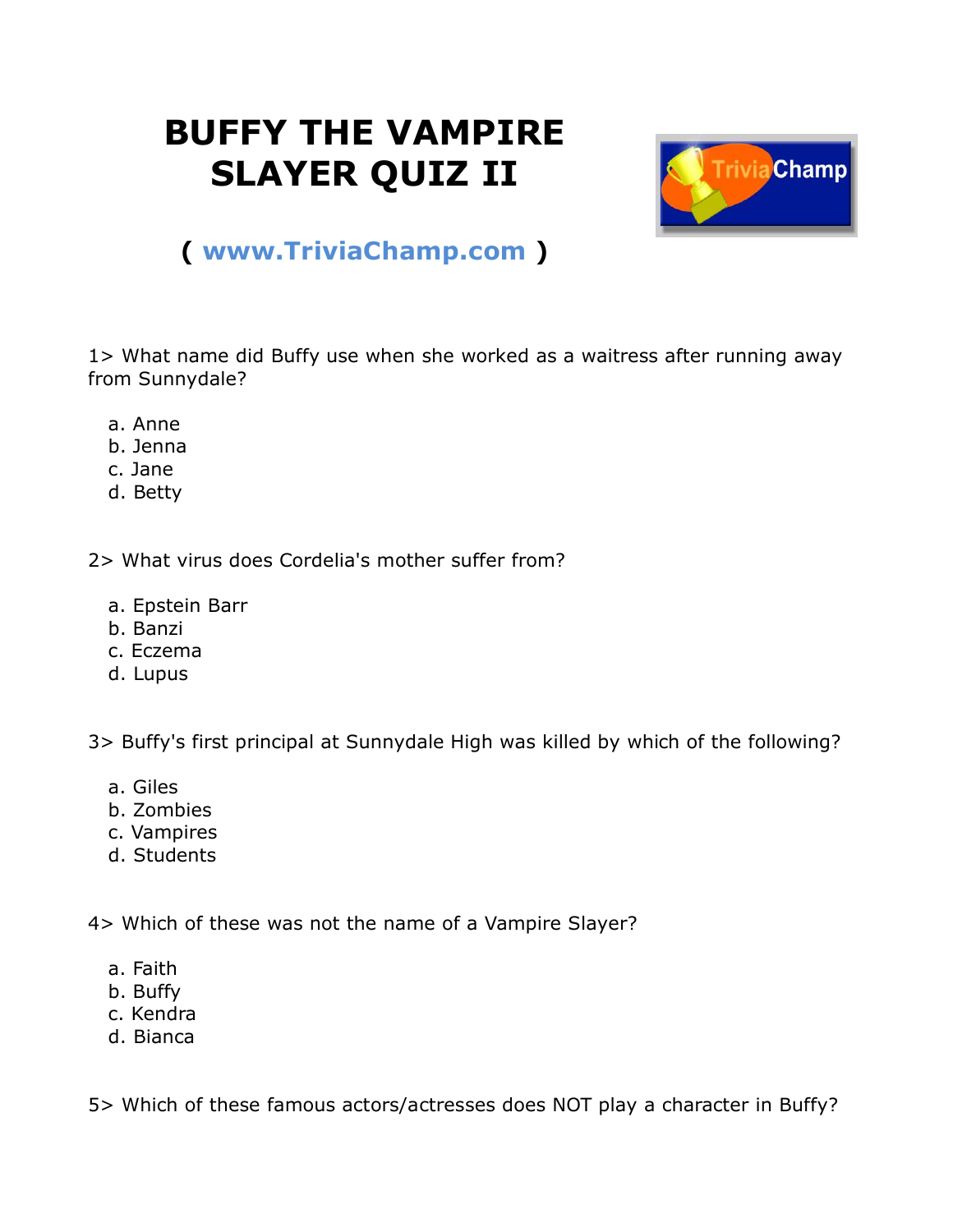- a. Wentworth Miller
- b. Conchata Ferrell
- c. James Marsters
- d. Dominic Purcell
- 6> Who plays Faith?
	- a. Michelle Trachtenberg
	- b. Alyson Hannigan
	- c. Sarah Michelle Gellar
	- d. Eliza Dushku
- 7> Who is "Ted" in the show?
	- a. Joyce's Father
	- b. Joyce's Boyfriend
	- c. Buffy's Father
	- d. Buffy's New Principal
- 8> Which of these boys did Buffy NOT date?
	- a. Spike
	- b. Curtis
	- c. Scott
	- d. Riley
- 9> Where is Angel from, originally?
	- a. Ireland
	- b. Canada
	- c. France
	- d. England

10> Aside from Spike, what did James Marster's character go by the name of?

- a. Blondie
- b. Billy the Wanderer
- c. William the Bloody
- d. Bloody Bill